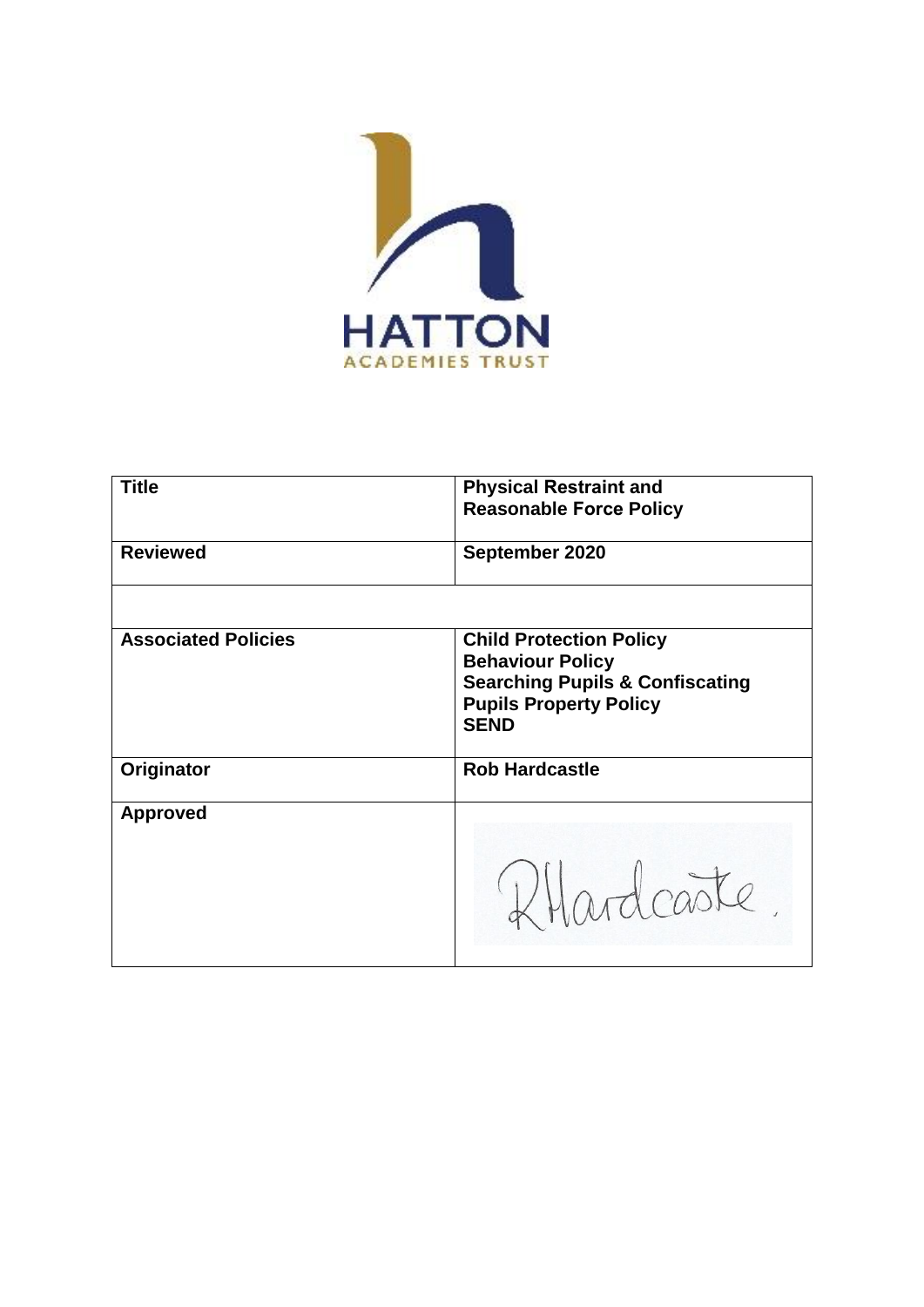

# Contents

| 2. Responsibilities and Powers of members of staff to detain pupils by use of force3  |  |
|---------------------------------------------------------------------------------------|--|
|                                                                                       |  |
|                                                                                       |  |
|                                                                                       |  |
|                                                                                       |  |
|                                                                                       |  |
|                                                                                       |  |
|                                                                                       |  |
|                                                                                       |  |
|                                                                                       |  |
|                                                                                       |  |
|                                                                                       |  |
|                                                                                       |  |
|                                                                                       |  |
|                                                                                       |  |
|                                                                                       |  |
|                                                                                       |  |
|                                                                                       |  |
|                                                                                       |  |
| Appendix 1. Log of incident involving the physical restraint of a pupil (B&N Book) 12 |  |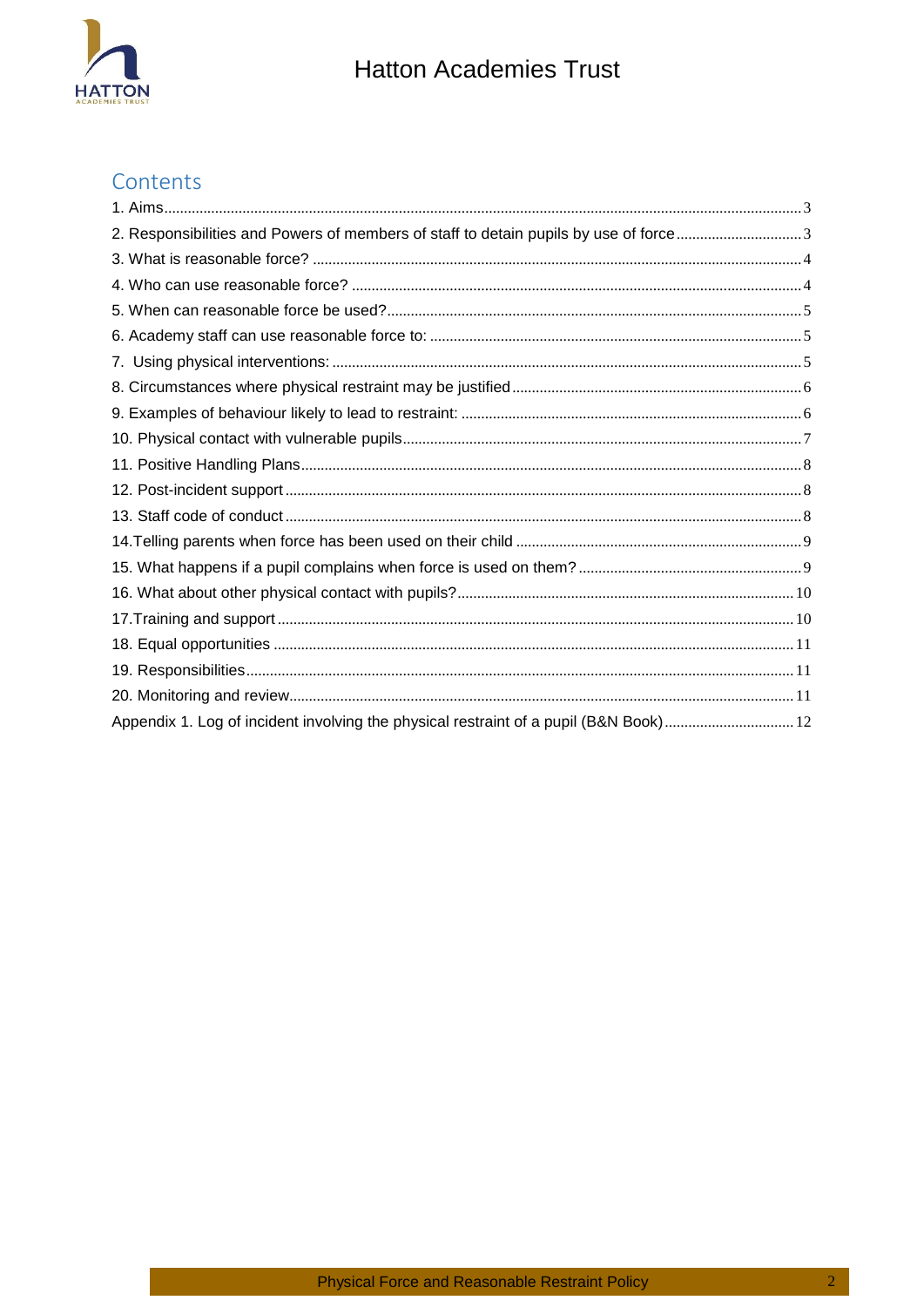

# <span id="page-2-0"></span>**1. Aims**

The aims of this policy are to:

- explain staff right to use physical restraint when necessary;
- explain the circumstances in which physical restraint may be justified;
- set out the recording and reporting system; and
- explain the various responsibilities.

<span id="page-2-1"></span>In this policy the Senior leader includes the CEO, Principal, Vice Principals and Assistant Principals.

# **2. Responsibilities and Powers of members of staff to detain pupils by use of force**

Staff should be aware of the guidance 'Keeping Children Safe in Education 2020' and their duties under the Equality Act 2010 in relation to making reasonable adjustments, nondiscrimination and their Public Sector Equality Duty.

The Education and Inspections Act 2006 confirmed the right of staff to use 'such force as is reasonable' for the purpose of preventing a pupil from:

- committing an offence;
- causing personal injury to, or damage to the property of, any person (including themselves); and
- engaging in any behaviour prejudicial to the maintenance of good order and discipline in the academy or elsewhere when the pupils are in the care of the academy.

The legislation gives **statutory power** to use force to any person who, in relation to a pupil, is a member of staff at any academy at which education is provided for the pupil.

The following groups of staff are **permanently authorised** to use physical restraint:

- any teacher who works at an Hatton Academies Trust Academy;
- any other person who, with the authority of a senior leader, has lawful control or charge of pupils for whom education is being provided at the academy;
- any paid member of staff whose job involves supervising pupils including teaching assistants, learning mentors and lunchtime supervisors

People whom the senior leader has **temporarily authorised** to have control or charge of pupils. For example:

- paid members of staff whose job does not normally involve supervising pupils (such as catering or premises related staff);
- unpaid volunteers (such as parents accompanying pupils on academy organised visits).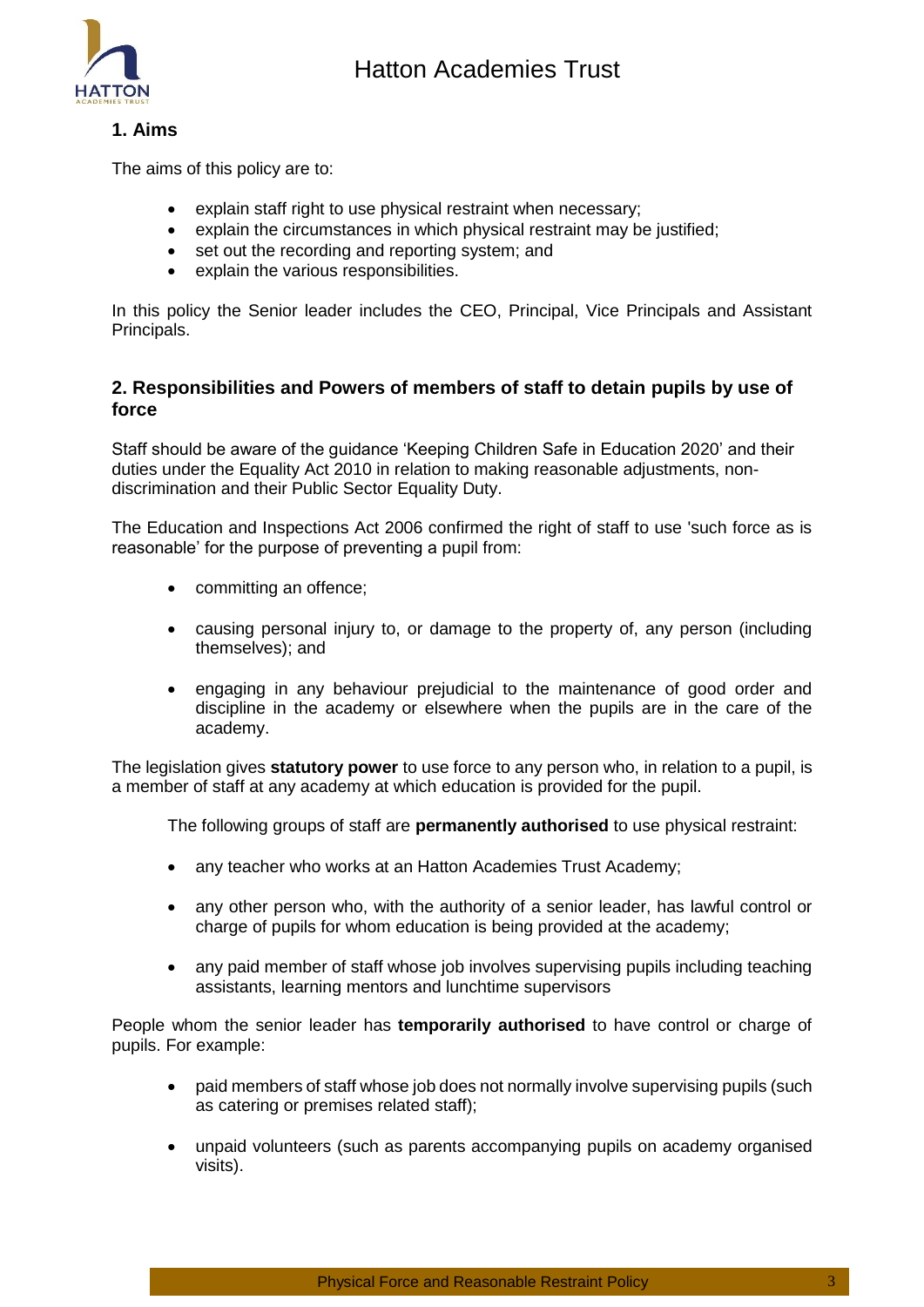

In the case of these groups the senior leader should inform the people concerned of their responsibilities and ensure that they understand what authorisation entails, and keep an upto-date record of these people.

Paid staff and volunteers who are not authorised to have control or charge of pupils (either by nature of their job or temporary authorisation) do not have statutory power to use force.

However, section 93 of the *Education and Inspections Act 2006* does not remove the common law right of any citizen in an emergency to use **reasonable force** in self-defence, to prevent another person from being injured or his property from being damaged.

#### <span id="page-3-0"></span>**3. What is reasonable force?**

The term **'reasonable force'** covers the broad range of actions used by most teachers at some point in their career that involve a degree of physical contact with pupils.

**Force** is usually used either to control or restrain. This can range from guiding a pupil to safety by the arm through to more extreme circumstances such as breaking up a fight or where a pupil needs to be restrained to prevent violence or injury.

'**Reasonable in the circumstances'** means using no more force than is needed.

**Control** means either passive physical contact, such as standing between pupils or blocking a pupil's path, or active physical contact such as leading a pupil by the arm out of a classroom.

**Restraint** means to hold back physically or to bring a pupil under control. It is typically used in more extreme circumstances, for example when two pupils are fighting and refuse to separate without physical intervention.

When using reasonable force in response to risks presented by incidents involving pupils with SEND or Medical Conditions, academy staff must consider the additional vulnerability of these groups. Planned positive and proactive behaviour support e.g. through individual behaviour plans agreed with parents/carers can reduce any issues and the need to use reasonable force.

Academy staff should always try to avoid acting in a way that might cause injury, but in extreme cases it may not always be possible to avoid injuring the pupil.

#### <span id="page-3-1"></span>**4. Who can use reasonable force?**

All members of academy staff have a legal power to use reasonable force under the Education and Inspections Act 2006.

This power applies to any member of staff at the trust academy. It can also apply to people whom the senior leader has temporarily put in charge of pupils such as unpaid volunteers or parents accompanying pupils on an academy organised visit.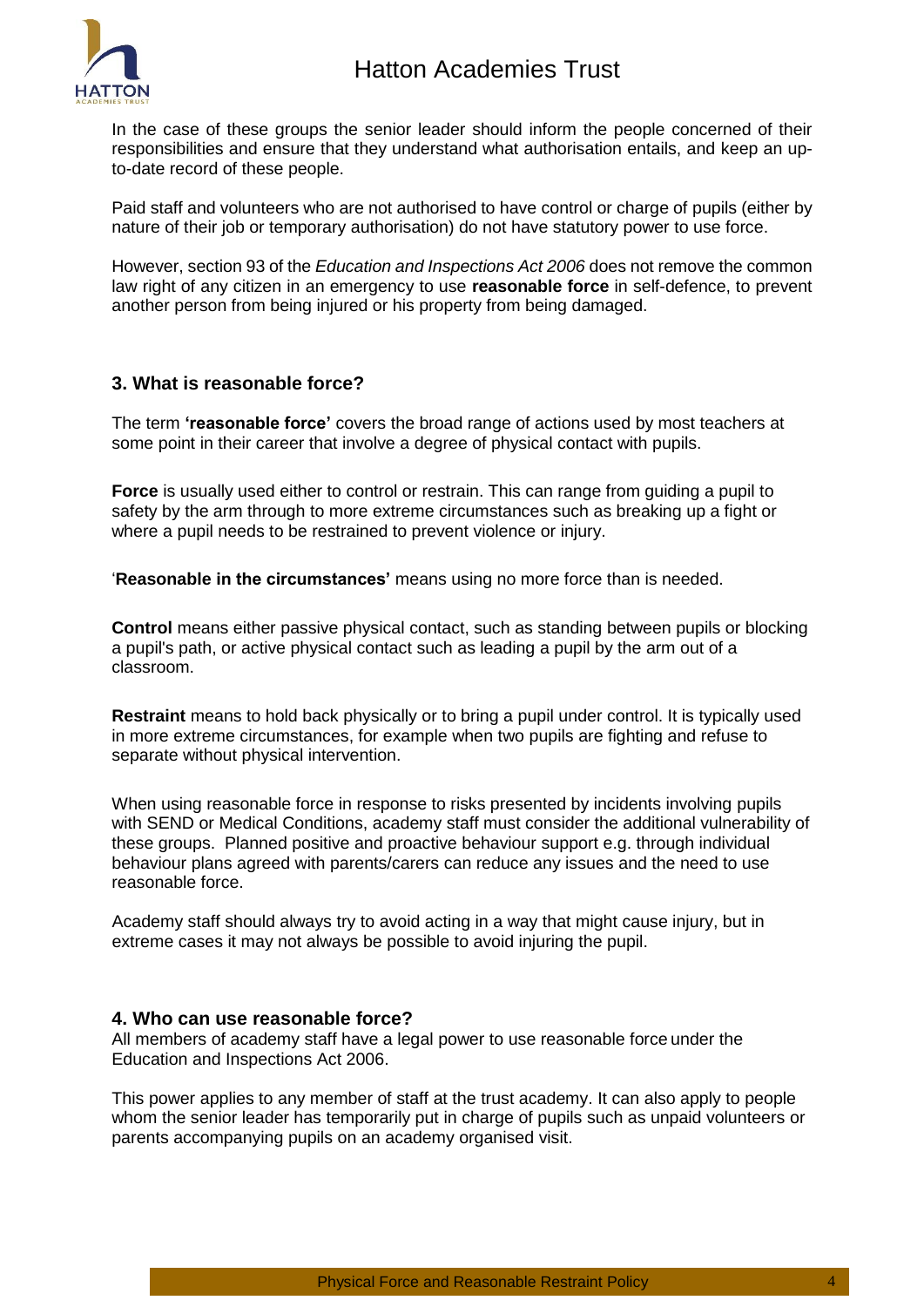

# <span id="page-4-0"></span>**5. When can reasonable force be used?**

Reasonable force can be used to prevent pupils from hurting themselves or others, from damaging property or from causing disorder.

In an academy, force is used for two main purposes – to control pupils or to restrain them.

The decision on whether or not to physically intervene is down to the professional judgement of the staff member concerned and should always depend on the individual circumstances.

The following section does not provide an exhaustive list but provides some examples of situations where reasonable force can and cannot be used.

#### <span id="page-4-1"></span>**6. Academy staff can use reasonable force to:**

- Remove disruptive pupils from the classroom where they have refused to follow an instruction to do so;
- Prevent a pupil behaving in a way that disrupts an academy event or a trip or visit;
- Prevent a pupil leaving the classroom where allowing the pupil to leave would risk their safety or lead to behaviour that disrupts the behaviour of others;
- Prevent a pupil from attacking a member of staff or another pupil, or to stop a fight in the playground; and
- Restrain a pupil at risk of harming themselves through physical outbursts.

Staff cannot: Use force as a punishment – **it is always unlawful to use force as a punishment.** 

Nothing in the law concerning the use of reasonable force legitimises corporal punishment.

Where the academy has pupils with known severe behaviour disorder or the pupil is very violent and aggressive, only trained staff are allowed to use **restraint techniques**. The member of staff must be trained in the technique that is to be used. No staff can physically restrain pupils exhibiting extremes of behaviour unless so trained.

# <span id="page-4-2"></span>**7. Using physical interventions:**

The restrictive physical interventions authorised by the school are those techniques in which staff have received appropriate training and development through 'Team Teach'.

The core principles of 'Team Teach' include:

- Minimum of two staff involved.
- Last resort minimum force and time.
- Techniques that do not rely on pain or locks and allow for verbal communication.
- Staff safety and protection addressed.
- Planned responses and techniques are written out and included in positive handling plans for individual pupils.
- $\bullet$ <sup>1</sup> 'Positive touch' is a 'Team Teach' technique where the pupil is guided by touching the arm above the elbow. Please refer to the Team Teach training manual for specific guidance on the technique.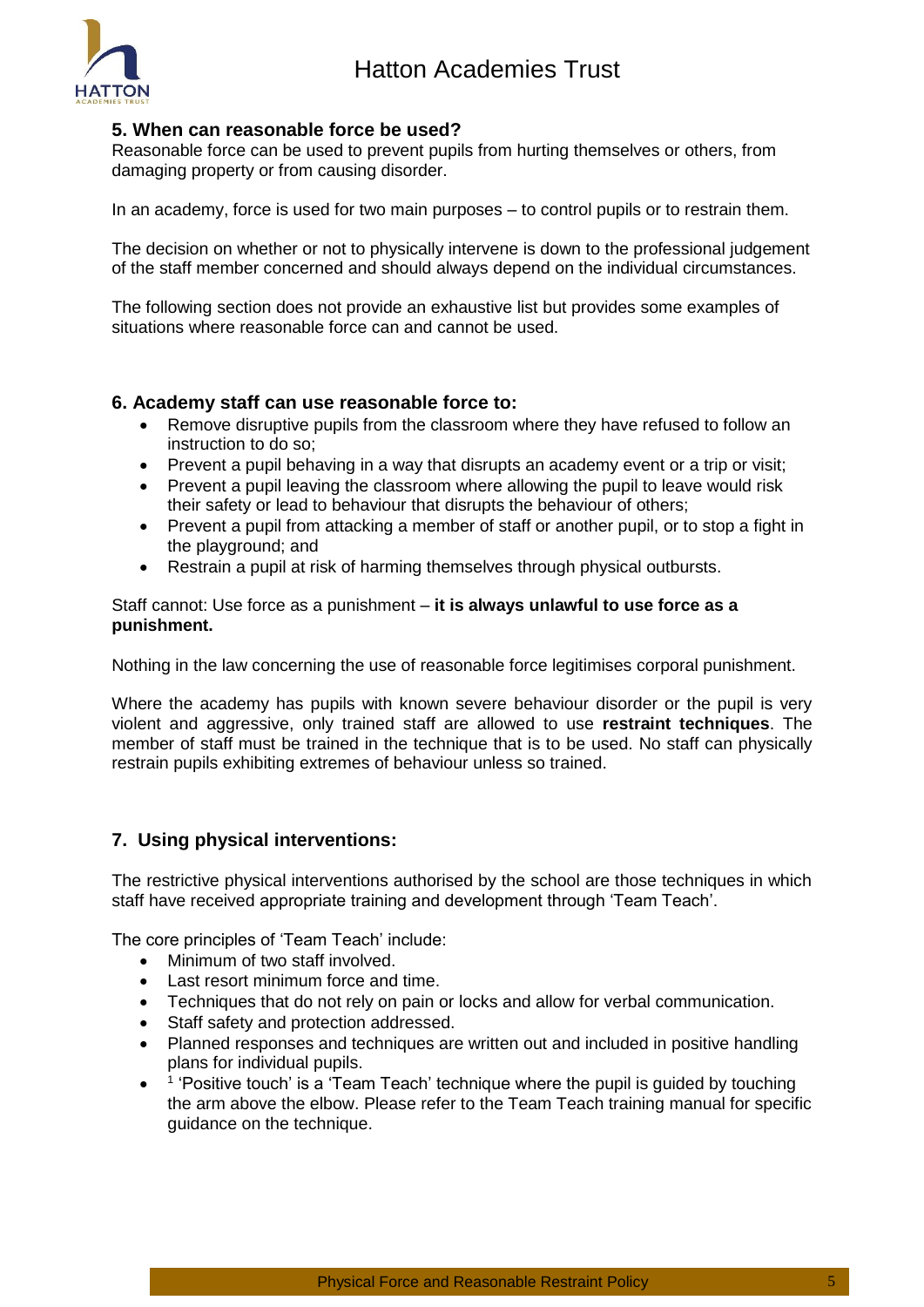

# <span id="page-5-0"></span>**8. Circumstances where physical restraint may be justified**

Physical restraint should only be used as a last resort; other non-physical strategies for diffusing the situation must be tried first.

#### **Alternatives to physical intervention**

A member of staff who chooses not to make a physical intervention can still take effective action to reduce risk. They can:

- Show care and concern by acknowledging unacceptable behaviour and requesting alternatives using negotiation and reason.
- Give clear directions to the pupils to stop.
- Remind them about rules and likely outcomes.
- Remove an audience or take vulnerable pupils to a safer place.
- Make the environment safer by moving furniture and removing objects which could be used as weapons.
- Use 'positive touch'<sup>1</sup> to guide or escort pupils to somewhere less pressurised.
- Ensure that colleagues know what is happening and get help.

Whenever possible, the age, level of understanding and gender of the pupil should be considered. In addition staff should be mindful of any pupil who is on the Child Protection Register.

If there is a need to restrain a pupil with known behavioural difficulties, only staff trained in appropriate restraint techniques should attempt to restrain such pupils.

The Board of Directors appreciates that in some instances (such as stopping a pupil who is running down a corridor) staff may have to act quickly, and without having the time to consider all the circumstances.

# <span id="page-5-1"></span>**9. Examples of behaviour likely to lead to restraint:**

- physical attack by a pupil on an adult/pupil;
- deliberate damage to academy property;
- a pupil behaving in a way which places others at risk, e.g. pushing, tripping on a staircase, rough play or running in a corridor;
- preventing a pupil running into a busy road;
- refusal by a disruptive pupil to leave the classroom.

Restraint is **NOT** a punishment and must not be used as such.

- **ASSISTANCE** should be sought whenever possible.
- The pupil(s) should be told that this has been done.
- Remove any other pupils who are at risk.
- Avoid the use of restraint in a one-to-one situation, witnesses are important.

#### staff **SHOULD NOT:**

-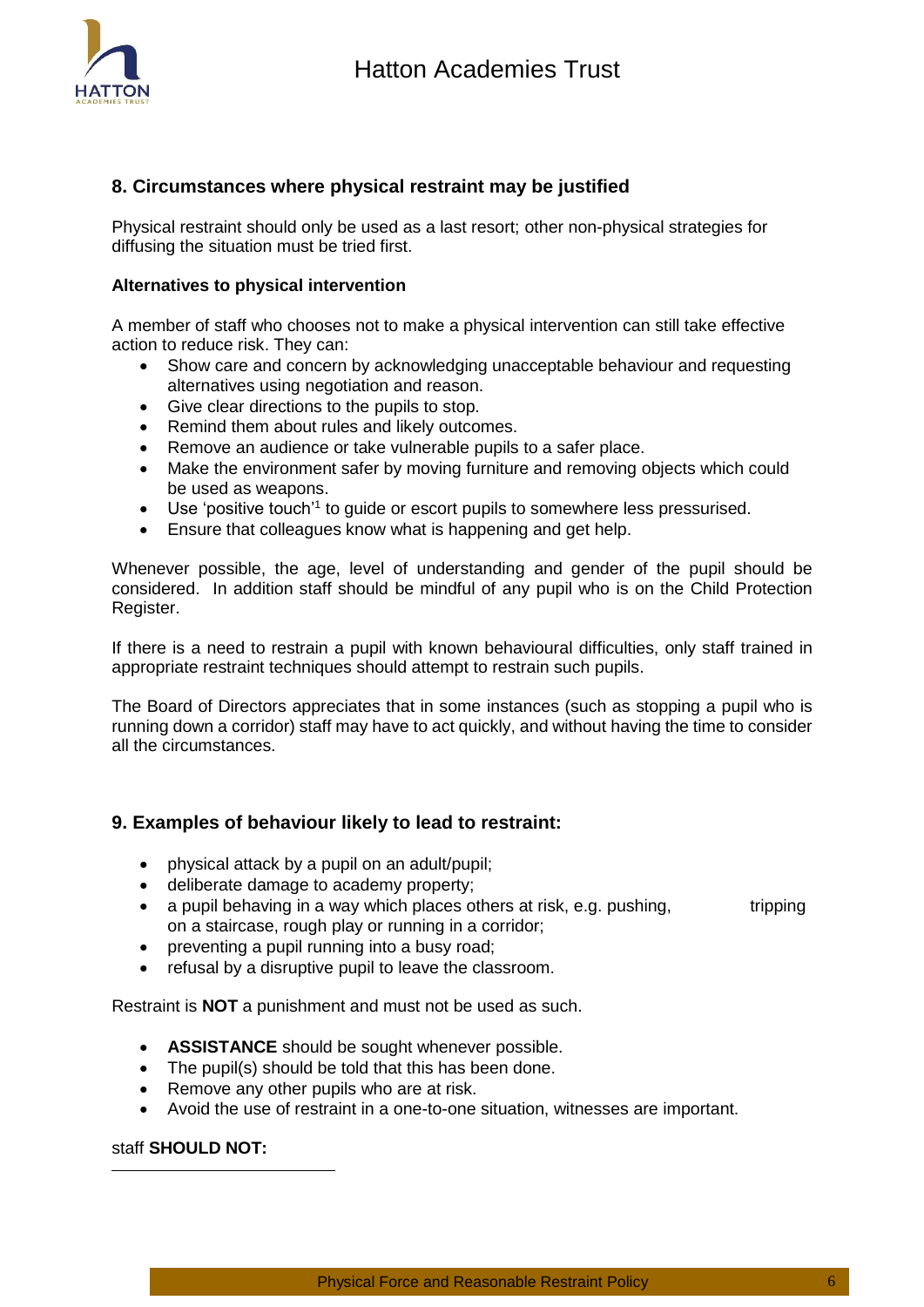

- hold a pupil around the neck or collar, or in a way that might restrict breathing;
- slap, punch or kick;
- twist or force limbs against a joint;
- $\bullet$  trip:
- hold or pull by the hair or ear; or
- hold a pupil face down on the ground.

Restraint should not lead to injury, but Team teach techniques, even when correctly carried out, can lead to minor injuries of the pupil and adult, these should be recorded in the bound and numbered book and parents informed.

# <span id="page-6-0"></span>**10. Physical contact with vulnerable pupils**

Normally all staff should avoid physical contact with pupils. But it is accepted that some more vulnerable pupils, and particularly those with special educational needs, require more physical contact than other pupils in order to assist their everyday learning. This is entirely appropriate and proper for staff, but it is crucial that they only do so in ways appropriate to their professional role and in accordance with the trust's policies on which restraint techniques may be used and by whom.

Except in an emergency only **trained staff** should use restraint techniques on vulnerable pupils with behavioural difficulties, and the techniques which may be used are only the ones that the member of staff is trained to use.

Specific arrangements should be:

- understood and agreed by all concerned;
- justified in terms of the pupil's needs;
- consistently applied;
- open to scrutiny; and
- reviewed regularly.

When physical contact is made with pupils this should be in response to their needs at the time, of limited duration and appropriate given their age, stage of development, gender, ethnicity and background.

During a restraint procedure it is possible that unintentional minor injury may office such as minor scratches or bruises. It is important that this is recorded on the restraint proforma/bound and numbered book (see Appendix 1) and parents/carers are informed.

If a member of staff believes that an action could be misinterpreted, the incident and circumstances should be recorded as soon as possible on the Trust restraint proforma/bound and numbered book (see Appendix 1) and, if appropriate, a copy placed on the pupil's file.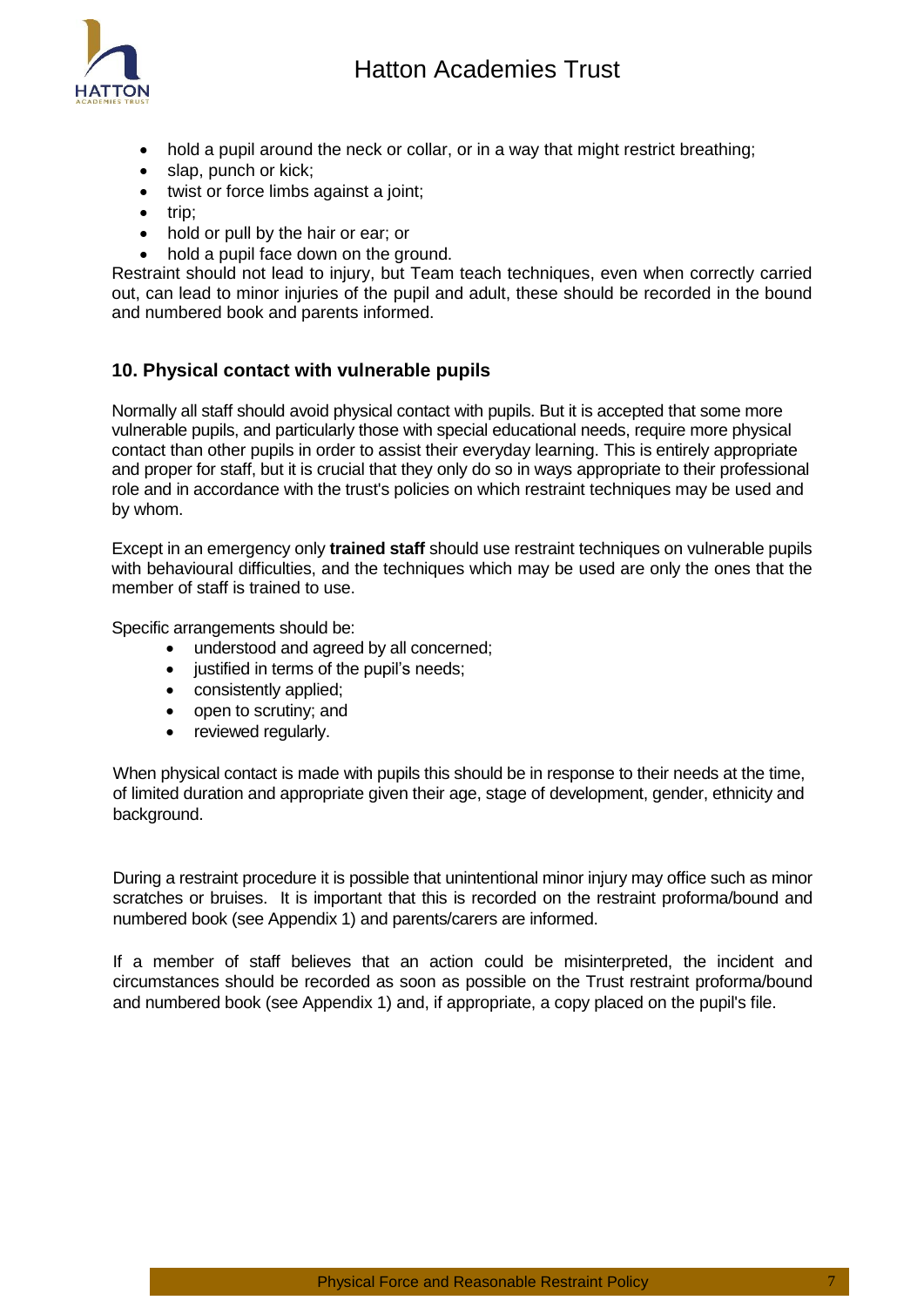

# <span id="page-7-0"></span>**11. Positive Handling Plans**

Individual pupils assessed at being at greatest risk of requiring restrictive physical intervention will be identified through the member of staff with responsibility for Positive Behaviour. These pupils will be placed on Positive Handling Plans developed in consultation with the school, Parents/ Carers, and the pupil.

Positive Handling Plans set out the situations that may provoke difficult behaviour, preventative strategies and the de-escalation strategies that are most effective. Specific strategies and techniques that have been agreed by staff when physical intervention is required are also included. They will also warn against strategies which have been ineffective in the past and include preferred strategies and suggest ideas for the future. The process of developing a PHP will bring together contributions from key partners working in partnership and signed by all concerned. Plans will be reviewed regularly.

#### <span id="page-7-1"></span>**12. Post-incident support**

The school recognises the need to ensure that staff and pupils have appropriate emotional support.

The pupil and the member of staff will be checked for any sign of injury after an incident. Immediate action will be taken to provide first aid for any injuries requiring attention.

The pupil will be given time to become calm whilst staff continue to supervise. When it is deemed that the pupil is composed, a senior member of staff will discuss the incident with them and ascertain the reason for its occurrence. All necessary steps will be taken to reestablish a positive relationship between the pupil and the member of staff involved in the incident.

All members of staff involved will be allowed a period to debrief and recover from the incident. This may involve access to external support. A senior member of staff (or his/her nominee) will provide support to the member of staff involved.

<span id="page-7-2"></span>Parents/carers will be engaged in discussing the incident and for setting out subsequent actions and support.

# **13. Staff code of conduct**

Staff employed in Hatton Academies Trust are expected to:

- be aware that even well-intentioned physical contact may be misconstrued by the pupil, an observer or by anyone to whom this action is described;
- always be prepared to explain actions and accept that all physical contact be open to scrutiny;
- be aware of the government guidance in respect of physical contact with pupils and meeting medical needs of pupils; and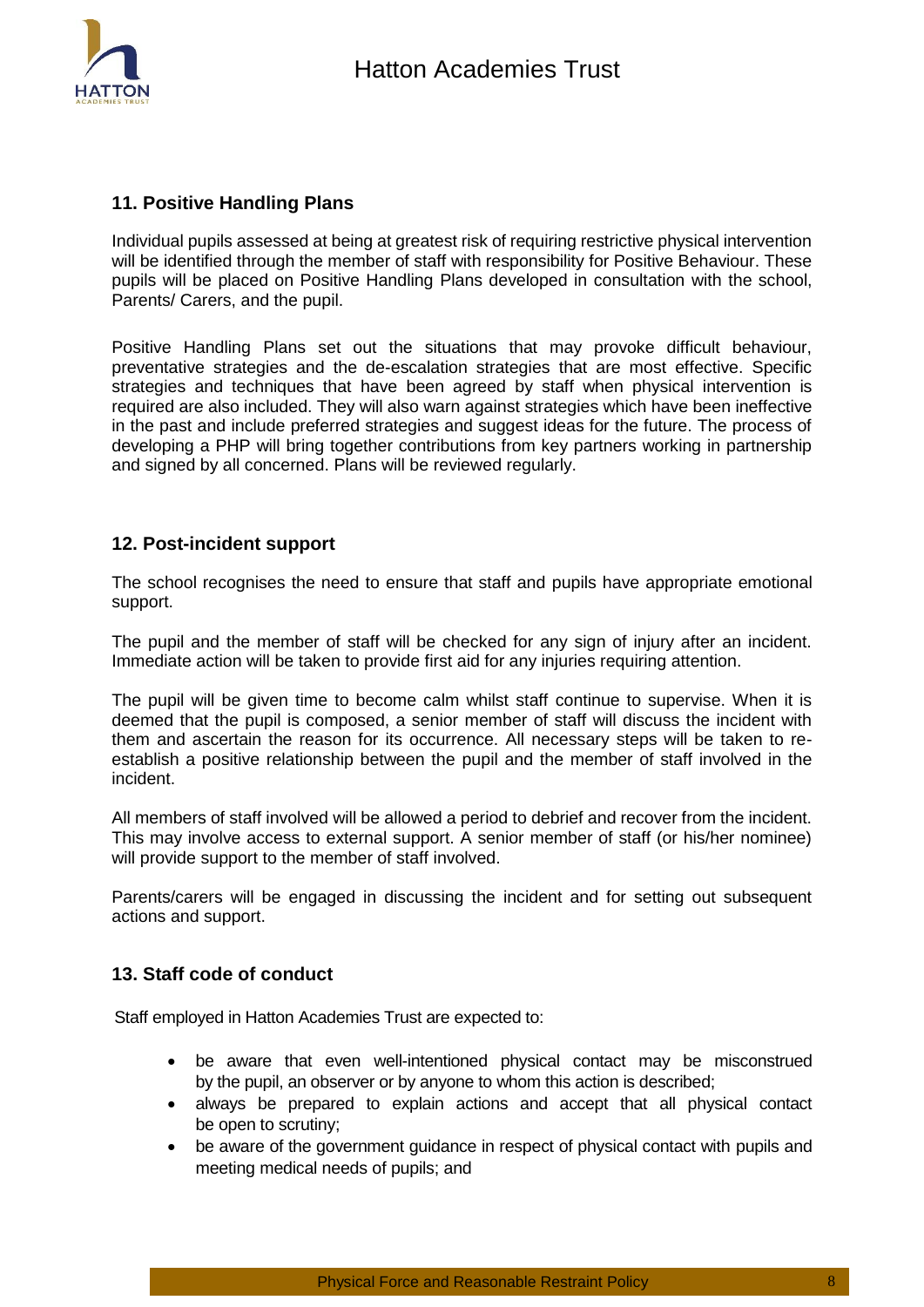

 ensure that all incidents are reported and logged on the Hatton Academy Trust restraints pro-forma and that copies are sent to the CEO, Principal and, where appropriate, placed on the pupil's file. (see Appendix 1).

Staff may legitimately intervene using physical restraint to:

- prevent a pupil from committing a criminal offence;
- injuring themselves or others;
- causing damage to property;
- engaging in behaviour prejudicial to good order; and
- maintain good order and discipline.

Staff should have regard to the health and safety of themselves and others.

In all cases where physical intervention is deemed necessary, the incident and subsequent actions should be documented and reported to the CEO, Principal and, where appropriate, placed on the pupil's file. (see Appendix 1).

Under no circumstances should physical force be used as a form of punishment.

The use of unwarranted physical force is likely to constitute a criminal offence.

Staff within the Trust Academies must:

- adhere to this Hatton Academies Trust policy;
- always seek to defuse situations; and
- always use minimum force for the shortest period necessary.

#### <span id="page-8-0"></span>**14.Telling parents when force has been used on their child**

Serious incidents involving the use of force should be reported to the pupils' parents/carers. The incident should be recorded on the Trust restraints pro-forma/bound and numbered book (see Appendix 1) and a copy kept in the pupil's file.

References to parent or parents are to fathers as well as mothers, unless otherwise stated.

In deciding what a serious incident is, teachers should use their professional judgement and consider the:

- pupil's behaviour and level of risk presented at the time of the incident;
- degree of force used:
- effect on the pupil or member of staff; and
- $\bullet$  the pupil's age.

# <span id="page-8-1"></span>**15. What happens if a pupil complains when force is used on them?**

 All complaints about the use of force should be thoroughly, speedily and appropriately investigated.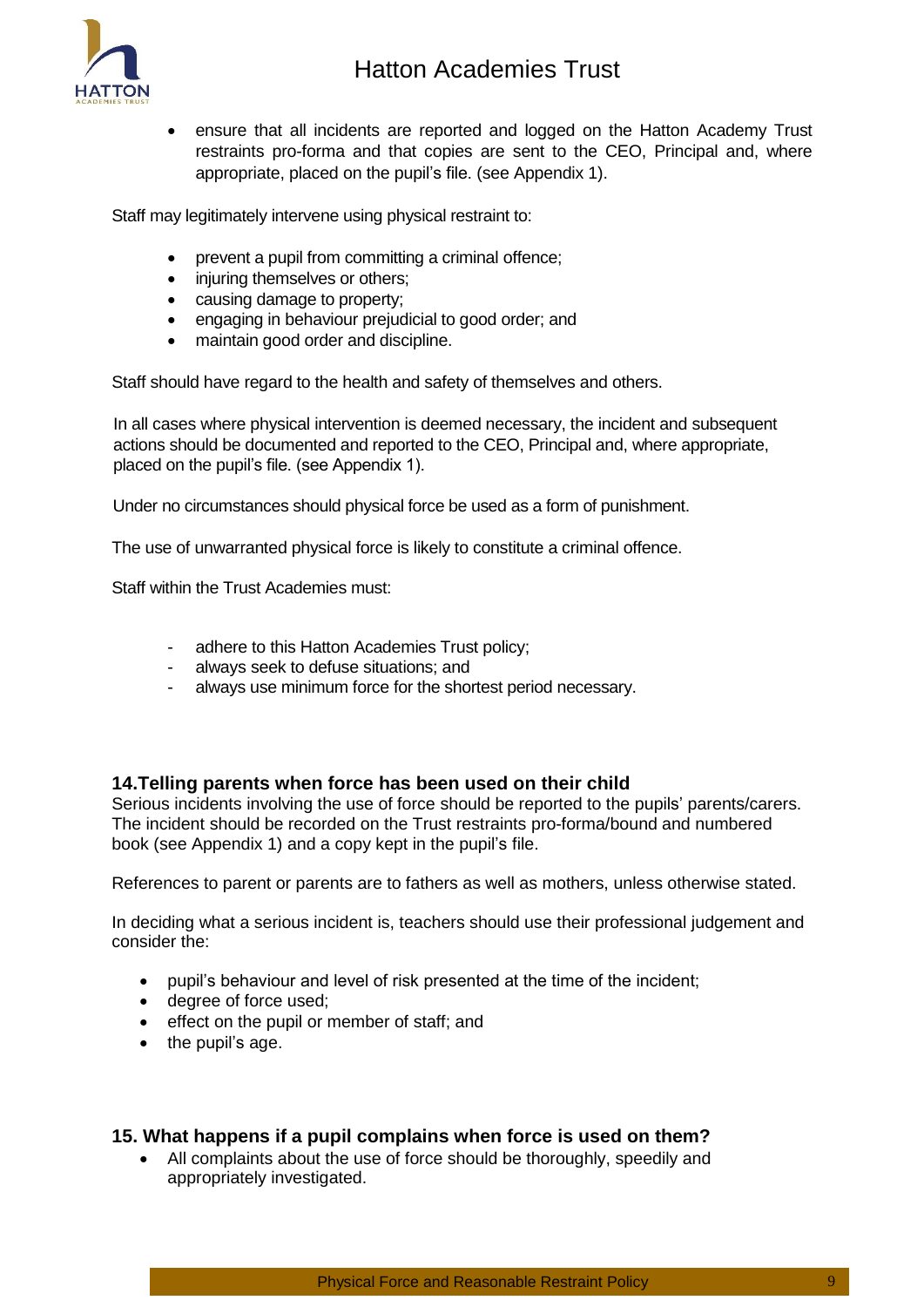# Hatton Academies Trust



- Where a member of staff has acted within the law that is, they have used reasonable force in order to prevent injury, damage to property or disorder – this will provide a defence to any criminal prosecution or other civil or public law action.
- When a complaint is made the onus is on the person making the complaint to prove that his/her allegations are true – it is **not** for the member of staff to show that he/she has acted reasonably.
- Suspension will not be an automatic response when a member of staff has been accused of using excessive force. The decision will be made using the "Dealing with Allegations of Abuse against Teachers and Other Staff" policy where an allegation of using excessive force is made against a teacher. This guidance makes clear that a person must not be suspended automatically, or without careful thought.
- The academy must consider carefully whether the circumstances of the case warrant a person being suspended until the allegation is resolved or whether alternative arrangements are more appropriate.
- If a decision is taken to suspend a teacher, the academy will ensure that the teacher has access to a named contact who can provide support.
- The CEO, on behalf of the Board of Directors, should always consider whether a teacher has acted within the law when reaching a decision on whether or not to take disciplinary action against the teacher.
- As the employer, the academy trust has a duty of care towards our employees. We will provide appropriate pastoral care to any member of staff who is subject to a formal allegation following a use of force incident.

# <span id="page-9-0"></span>**16. What about other physical contact with pupils?**

It is not illegal to touch a pupil. There are occasions when physical contact, other than reasonable force, with a pupil is proper and necessary.

Examples of where touching a pupil might be proper or necessary:

- Holding the hand of the pupil at the front/back of the line when going to assembly or when walking together around the school;
- When comforting a distressed pupil;
- When a pupil is being congratulated or praised;
- To demonstrate how to use a musical instrument:
- To demonstrate exercises or techniques during PE lessons or sports coaching; and
- To give first aid.

# <span id="page-9-1"></span>**17.Training and support**

Team Teach training for key members of staff will be updated in line with the training provider.

The CEO/Principal will ensure that appropriate update training is provided for key staff annually and for all staff at least every two years. A log of this training must be kept.

A senior leader will ensure that previous recorded restraints are reviewed to establish any patterns that could be explored. For example, similar trigger points for pupils or when the same trigger point has led to multiple cases of restraint. Patterns should be identified and further training provided as required.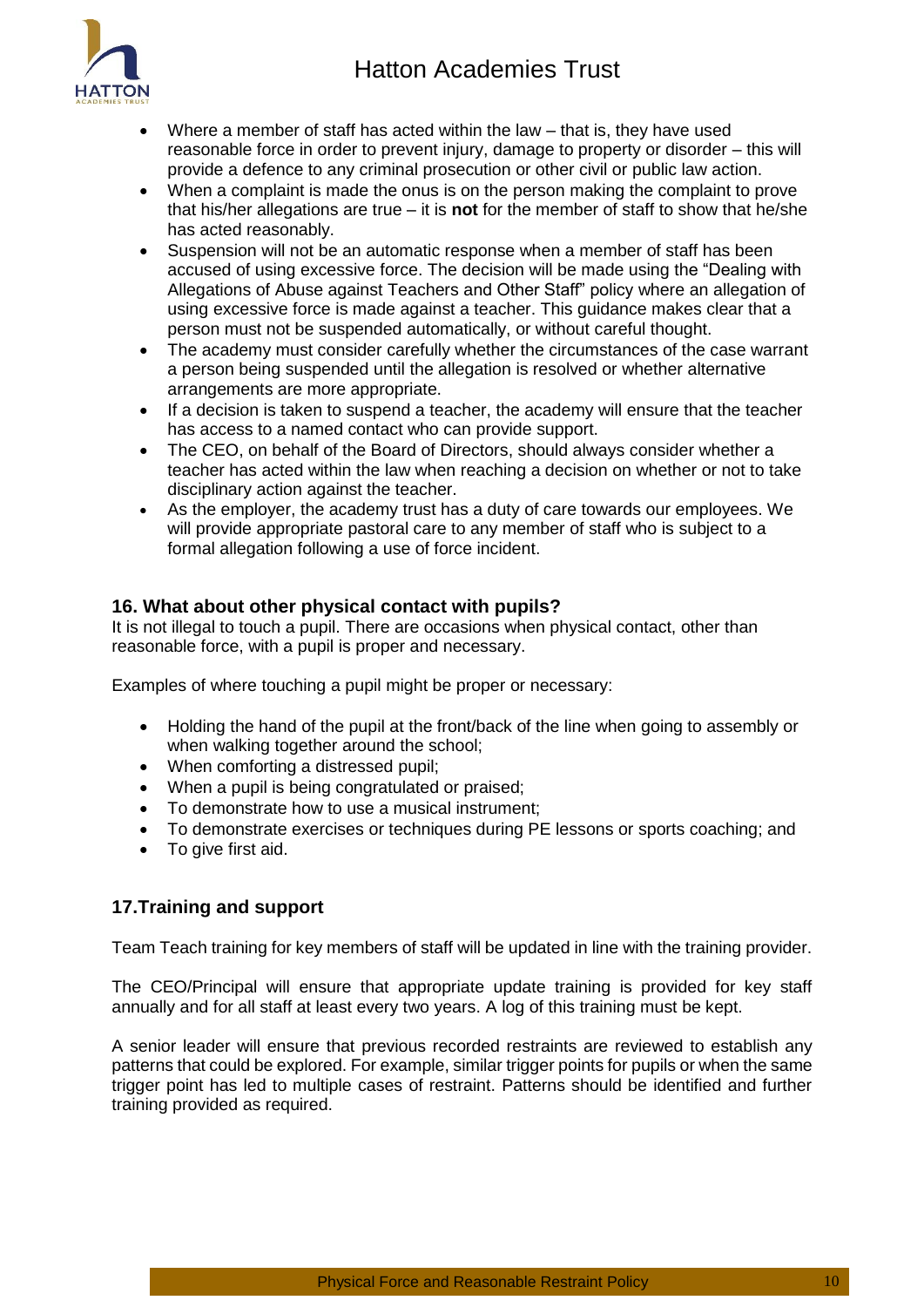

# <span id="page-10-0"></span>**18. Equal opportunities**

In implementing this policy all staff must take account of the Trust's equal opportunities policies.

Only **trained staff** are authorised to use permitted restraint techniques on pupils with disabilities who may exhibit behavioural difficulties.

# <span id="page-10-1"></span>**19. Responsibilities**

The CEO on behalf of the Board of Directors is responsible for writing and reviewing the policy.

The Principal responsible for the implementation of the policy in the school.

All staff have a duty to know the policy and to ensure that it is implemented.

# <span id="page-10-2"></span>**20. Monitoring and review**

The Principal will:

- ensure that a recording and reporting system is in place and is maintained
- ensure that a senior member of staff is in charge of the completion of the Trust restraints proforma (see Appendix 1)
- ensure a periodical review of all restraints that have occurred takes place and that findings of this review are reported promptly to the Leadership Team
- report incidents and the outcome to the CEO.